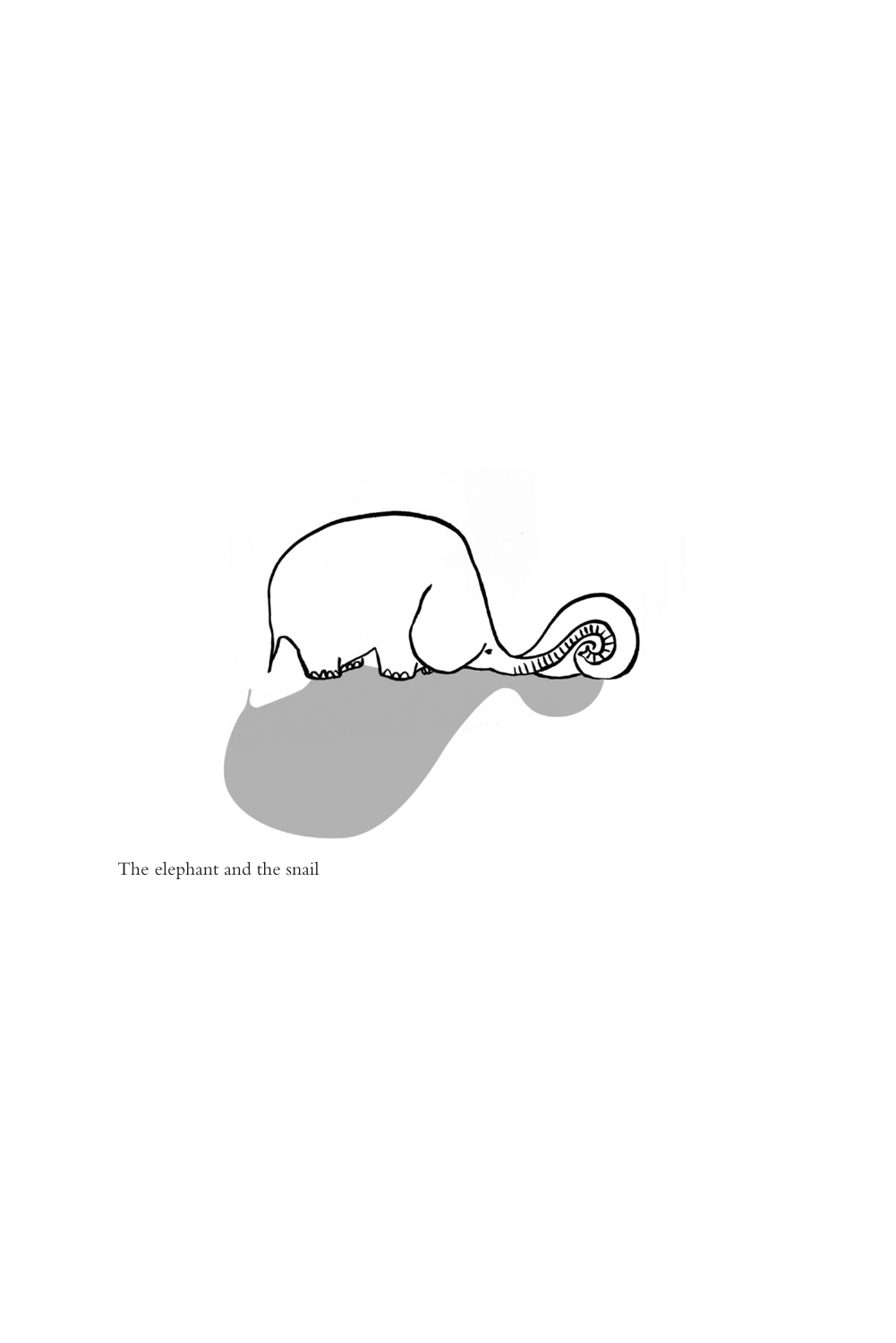# **INTRODUCTION**

# Degrowth

*Giorgos Kallis, Federico Demaria and Giacomo D'Alisa*

# **1. The twists and turns of degrowth**

The term '*décroissance*' (French for degrowth) was used for the first time by French intellectual André Gorz in 1972. Gorz posed a question that remains at the centre of today's degrowth debate: 'Is the earth's balance, for which no-growth – or even degrowth - of material production is a necessary condition, compatible with the survival of the capitalist system?' (Gorz, 1972: iv). Other Francophone authors then used the term in the follow-up to 'The Limits to Growth' report (Meadows *et al.* 1972). Philosopher André Amar (1973) for example, wrote on *La croissance et le problème moral*<sup>1</sup> for an issue on '*Les objecteurs de croissance*' of the journal *NEF Cahiers*.

A few years later, André Gorz advocated explicitly degrowth in his book *Ecology and Freedom,* writing:

[O]nly one economist, Nicholas Georgescu-Roegen, has had the common sense to point out that, even at zero growth, the continued consumption of scarce resources will inevitably result in exhausting them completely. The point is not to refrain from consuming more and more, but to consume less and less – there is no other way of conserving the available reserves for future generations. This is what ecological realism is about. [ . . . .] Radicals who refuse to examine the question of equality without growth merely demonstrate that "socialism", for them, is nothing but the continuation of capitalism by other means – an extension of middle class values, lifestyles, and social patterns [ . . . ]. Today a lack of realism no longer consists in advocating greater wellbeing through degrowth<sup>2</sup> and the subversion of the prevailing way of life. Lack of realism consists in imagining that economic growth can still bring about increased human welfare, and indeed that it is still physically possible.

*(Gorz, 1980[1977]: 13)*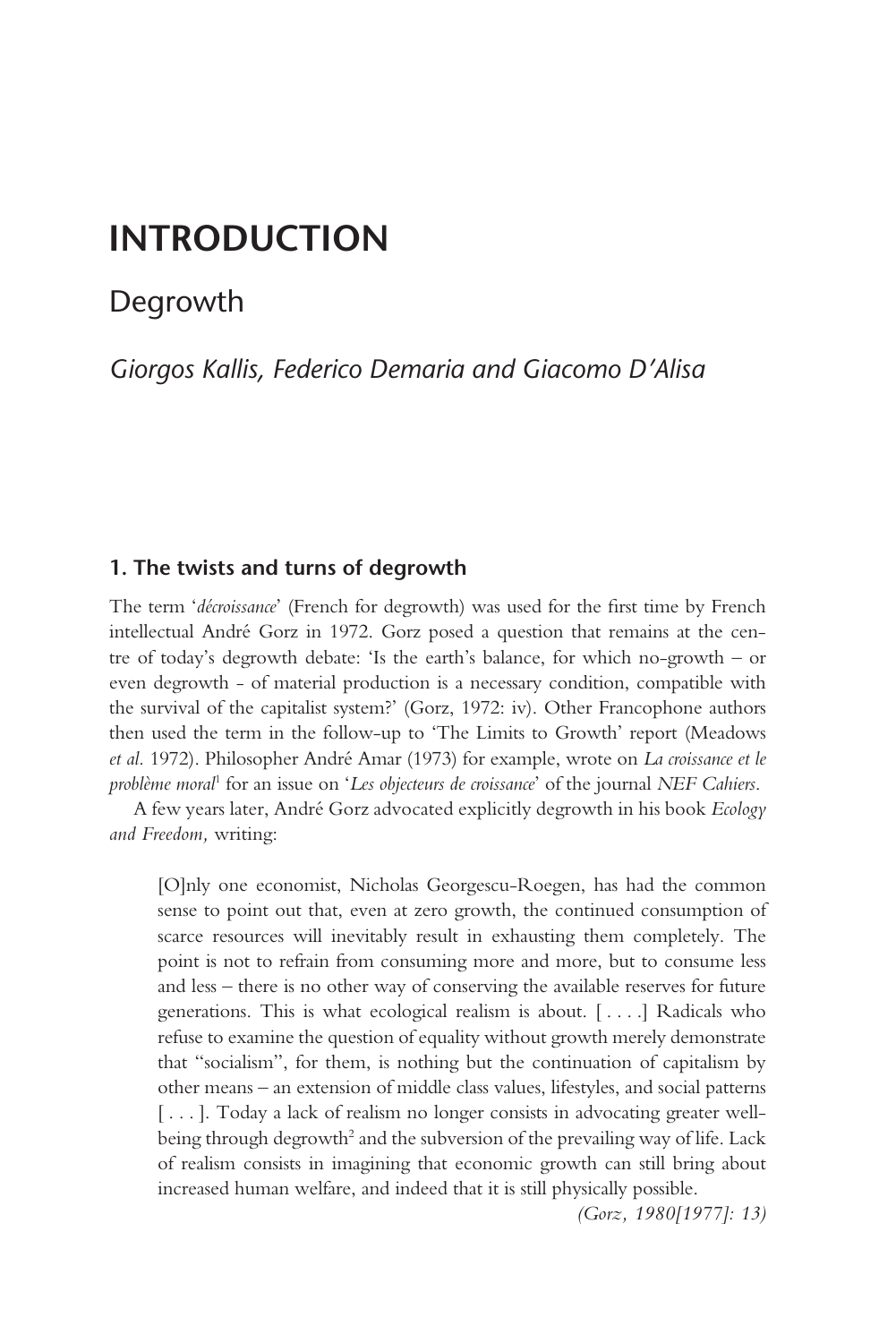Gorz was a precursor of **political ecology**. For him ecology was part and parcel of a radical political transformation. Nicholas Georgescu-Roegen, who inspired Gorz, was the intellectual pioneer of ecological economics and **bioeconomics**. In 1971 he published his magnus opus 'Entropy Law and the Economic Process'. In 1979, Jacques Grinevald and Ivo Rens, professors at the University of Geneva, edited a collection of the articles of Georgescu-Roegen with the title *Demain la décroissance* (interestingly without prior knowledge of Gorz also using the term). Grinevald chose the book title with Georgescu-Roegen's agreement, translating as décroissance the word 'descent' from G-R's article on a 'Minimal Bio-economic Programme' (Grinevald 1974).

With the end of the oil crisis and the advent of neo-liberalism in the 1980s and 1990s, the interest on limits to growth and degrowth waned; even though in the 90ies the debate thrived again in French. In 1993, the Lyon-based environmental and non-violence activist Michel Bernard got in touch with Grinevald and invited him to write an article for his magazine *Silence* on 'Georgescu-Roegen: Bioeconomics and Biosphere'. The article explicitly referred to degrowth. Later on, in July 2001, Bruno Clémentin and Vincent Cheynet, also based in Lyon, the latter an ex-advertiser and founders with Randall Ghent of the magazine *Casseurs de pub* (the French equivalent of the Canadian Adbusters), launched the term 'sustainable degrowth'. Clémentin and Cheynet registered the term as an intellectual property to mark the date of its invention and playfully warned against its future misuse and conventionalization. The public debate on degrowth in France took off in 2002 with a special issue of *Silence* edited by the two in tribute to Georgescu-Roegen. The issue sold 5,000 copies and was reprinted twice. This was probably the starting point for today's degrowth movement.

In the first phase of the degrowth debate in the 1970s, the emphasis was on resource limits. In the second phase, starting in 2001, the driving force was the criticism of the hegemonic idea of 'sustainable development'. For economic anthropologist Serge Latouche, sustainable development was an oxymoron, as he argued in 'A bas le développement durable! Vive la décroissance conviviale!' In 2002 the conference 'Défaire le développement, refaire le monde*'* took place in Paris at the premises of UNESCO with 800 participants. The conference marked an alliance between Lyon-based environmental activists, like Bernard, Clémentin and Cheynet, and the post-development academic community to which Latouche belonged (see **development**). In 2002, the Institute for Economic and Social Studies on Sustainable Degrowth was founded in Lyon. A year afterwards, it organized in the city the first international colloquium on sustainable degrowth. The event gathered over 300 participants from France, Switzerland and Italy. Speakers included those who were to become the most prolific authors on degrowth, such as Serge Latouche, Mauro Bonaiuti, Paul Ariès, Jacques Grinevald, François Schneider and Pierre Rabhi. The same year, Bernard, Clémentin and Cheynet edited the book *Objectif décroissance*; this sold 8,000 copies and was re-printed three times and also translated into Italian, Spanish and Catalan.

*Décroissance*, as a movement of activists, flourished in Lyon in the early 2000s in the wake of protests for car-free cities, communal meals in the streets, food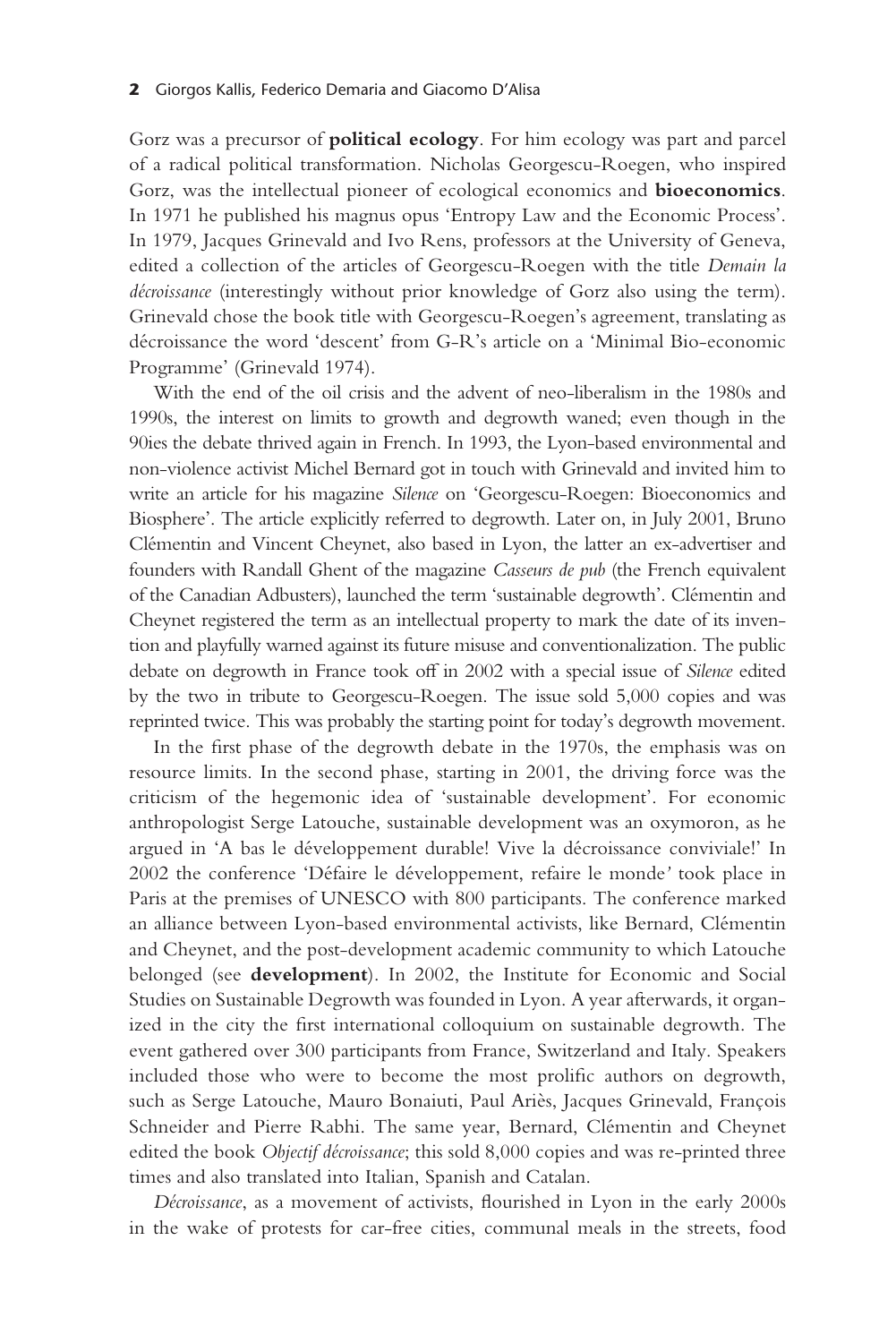cooperatives and campaigns against advertising. Spreading from France, it became a slogan mobilized by green and anti-globalization activists in Italy in 2004 (as '*decrescita*') and Catalonia and Spain in 2006 (as '*decreixement*' and '*decrecimiento*'). In 2004, degrowth reached a larger audience in France with conferences, direct actions and initiatives like the magazine *La Décroissance, le journal de la joie de vivre*, which today sells 30,000 copies each month. In the same year, researcher-activist François Schneider undertook a year-long walking tour on a donkey to disseminate degrowth through France, receiving widespread media coverage. In 2007, Schneider founded in France the academic collective Research & Degrowth, with Denis Bayon and, later on, Fabrice Flipo, and promoted a series of international conferences. The first was in Paris in 2008 and the second in Barcelona in 2010. The English term 'degrowth' was 'officially' used for the first time at the Paris conference, marking the birth of an international research community. As the Barcelona group from the Institute of Environmental Science and Technology (ICTA) joined the movement by hosting the second conference, the degrowth research community extended beyond its initial strongholds in France and Italy. ICTA provided links to the academic community of ecological economics as well as to Latin American networks of **political ecology** and **environmental justice**. Following the success of the Paris and Barcelona conferences, more conferences were held in Montreal (2011), Venice (2012) and Leipzig (2014), with degrowth spreading to groups and activities in Flanders, Switzerland, Finland, Poland, Greece, Germany, Portugal, Norway, Denmark, Czech Republic, Mexico, Brazil, Puerto Rico, Canada, Bulgaria, Romania and elsewhere.

Since 2008, the English term has entered academic journals with over 100 published articles and at least seven Special Issues in peer-reviewed journals (Kallis *et al.* 2010; Cattaneo *et al.* 2012; Saed 2012; Kallis *et al.* 2012; Sekulova *et al.* 2013; Whitehead 2013; Kosoy 2013). Degrowth is taught at universities around the world, including prestigious schools such as *SciencePo* in Paris. It has been used and misused by French and Italian politicians and has received coverage in many renowned newspapers, including *Le Monde*, *Le Monde Diplomatique*, *El Pais*, *The Guardian*, *The Wall Street Journal* and *Financial Times*.

But what precisely is the meaning of degrowth?

# **2. Degrowth today**

Degrowth signifies, first and foremost, a critique of **growth**. It calls for the decolonization of public debate from the idiom of economism and for the abolishment of economic **growth** as a social objective. Beyond that, degrowth signifies also a desired direction, one in which societies will use fewer natural resources and will organize and live differently than today. 'Sharing', '**simplicity**', '**conviviality**', '**care**' and the '**commons**' are primary significations of what this society might look like.

Usually, degrowth is associated with the idea that smaller can be beautiful. Ecological economists define degrowth as an equitable downscaling of production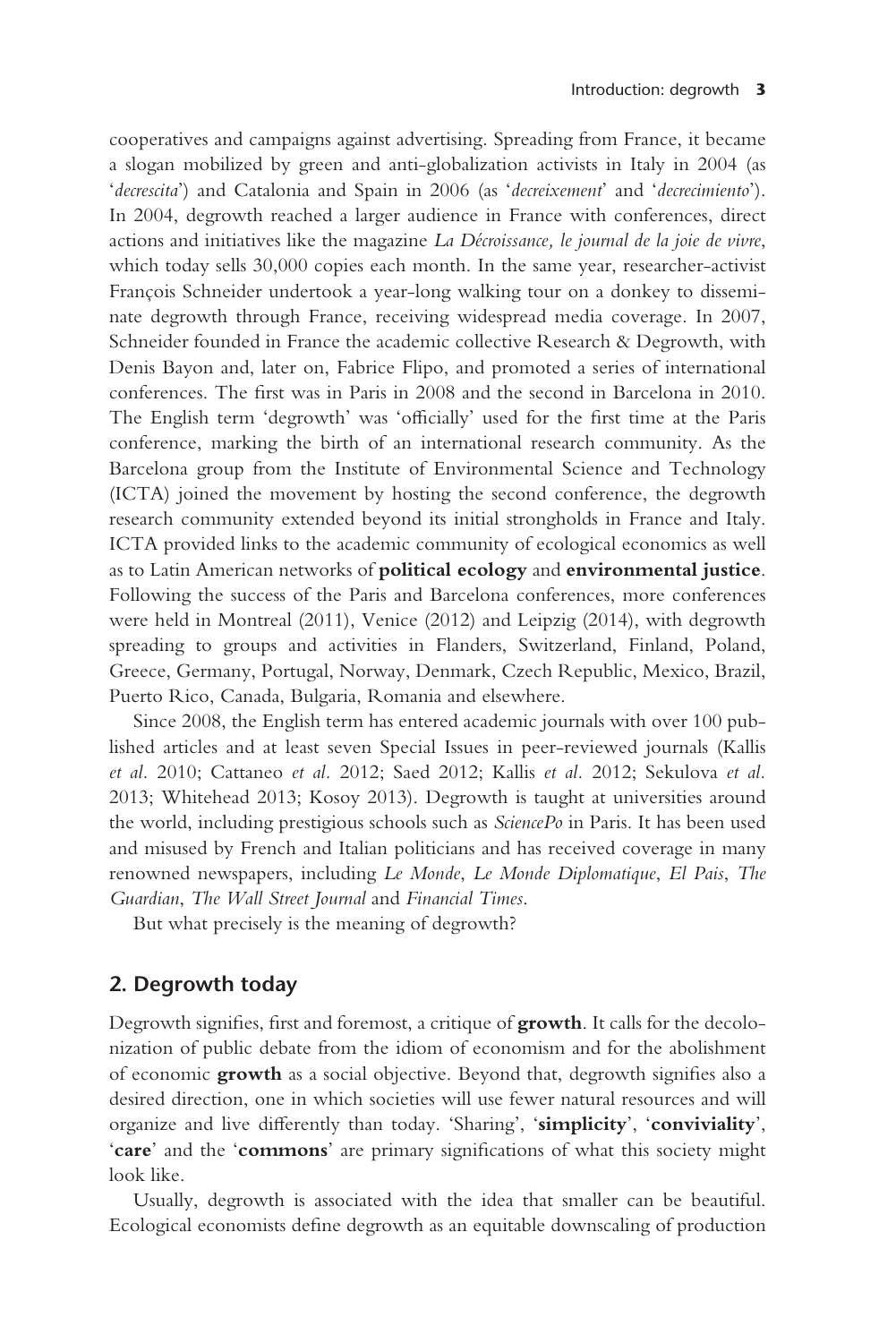and consumption that will reduce societies' throughput of energy and raw materials (Schneider *et al.* 2010). However, our emphasis here is on *different,* not only *less*. Degrowth signifies a society with a smaller **metabolism**, but more importantly, a society with a **metabolism** which has a different structure and serves new functions. Degrowth does not call for doing less of the same. The objective is not to make an elephant leaner, but to turn an elephant into a snail. In a degrowth society everything will be different: different activities, different forms and uses of energy, different relations, different gender roles, different allocations of time between paid and non-paid work, different relations with the non-human world.

Degrowth offers a frame that connects diverse ideas, concepts and proposals (Demaria *et al.* 2013). However, there are some centres of gravity within this frame (Figure 1). The first is the criticism of **growth**. Next is the criticism of **capitalism**, a social system that requires and perpetuates growth. Two other strong currents in the degrowth literature are, first, the criticism of **GDP**, and second, the criticism of **commodification**, the process of conversion of social products and socioecological services and relations into commodities with a monetary value. However, degrowth is not limited only to criticism. On the constructive side, the degrowth imaginary centres around the reproductive economy of **care**, and the reclaiming of old – and the creation of new – **commons**. Caring in common is embodied in new forms of living and producing, such as **eco-communities**  and **cooperatives** and can be supported by new government institutions, such as **work-sharing** or a **basic and maximum income**, institutions which can liberate time from paid work and make it available for unpaid communal and caring activities.

Degrowth is not the same as negative **GDP** growth. Still, a reduction of **GDP**, as currently counted, is a likely outcome of actions promoted in the name of degrowth. A green, caring and communal economy is likely to secure the good life, but unlikely to increase gross domestic activity two or three per cent per year.



**FIGURE 1** The keywords of degrowth (size illustrates frequency of appearance of an entry in other entries in this book)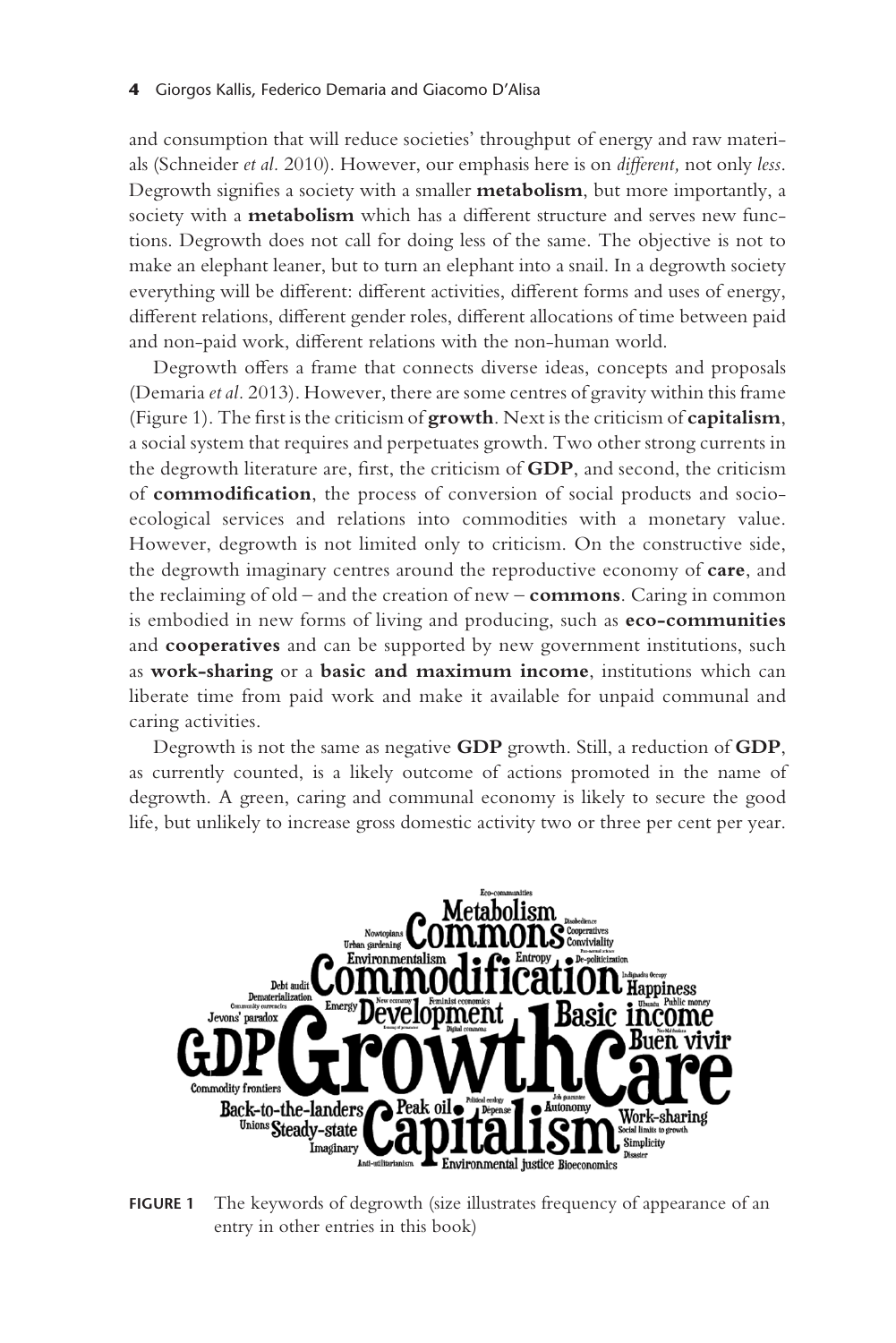Advocates of degrowth ask how the inevitable and desirable decrease of **GDP** can become socially sustainable, given that under **capitalism**, economies tend to either grow or collapse.

In the minds of most people, **growth** is still associated with an improvement, or well-being. Because of this some progressive intellectuals take issue with the use of the word degrowth. It is inappropriate, they claim, to use a 'negative word' to signify desired changes. However, the use of a negation for a positive project aims precisely to decolonise an **imaginary** dominated by a one-way future consisting only of growth. It is the automatic association of **growth** with better that the word 'degrowth' wants to dismantle. For degrowthers it is the unquestionable desirability of growth in the common sense that needs to be confronted if a discussion for a different future is to open up (Latouche 2009). Degrowth is a deliberately subversive slogan.

Of course some sectors, such as education medical care, or renewable energy, will need to flourish in the future, while others, such as dirty industries or the financial sector shrink. The aggregate result will be degrowth. We prefer also to use words such as 'flourishing' when we talk about health or education, rather than 'growing' or 'developing'. The desired change is qualitative, like in the flourishing of the arts. It is not quantitative, like in the growth of industrial output.

 '**Development**', even if it were to be cleaned of its heavy historical meaning, or beautified with adjectives such as balanced, local or sustainable, is a problematic keyword. The word suggests an unfolding towards a predetermined end. An embryo 'develops' into a mature adult, who then ages and dies. A premise of modern liberal societies, however, is the denial of any ultimate collective end as well as the denial of anything but ascent. Development becomes self-referential: development for the sake of development, the unfolding of a predetermined, not-to-be-questioned arrow of progress with no end in sight (Castoriadis 1985).

A frequent criticism of the degrowth proposal is that it is applicable only to the overdeveloped economies of the Global North. The poorer countries of the Global South still need to grow to satisfy basic needs. Indeed, degrowth in the North will liberate ecological space for **growth** in the South. Poverty in the South is the outcome of the exploitation of its natural and human resources at low cost by the North. Degrowth in the North will reduce the demand for, and the prices of, natural resources and industrial goods, making them more accessible to the developing South. However, degrowth should be pursued in the North, not in order to allow the South to follow the same path, but first and foremost in order to liberate *conceptual* space for countries there to find their own trajectories to what they define as the good life. In the South there is a wealth of alternative cosmovisions and political projects such as **Buen Vivir** in Latin America (or Sumak Kawsay in Ecuador); **Ubuntu** in South Africa; or the Gandhian **Economy of Permanence** in India. These visions express alternatives *to* **development**, alternative trajectories of socio-economic system. They often put forward claims for global **environmental justice**. They only stand to flourish by a retreat of the **growth imaginary**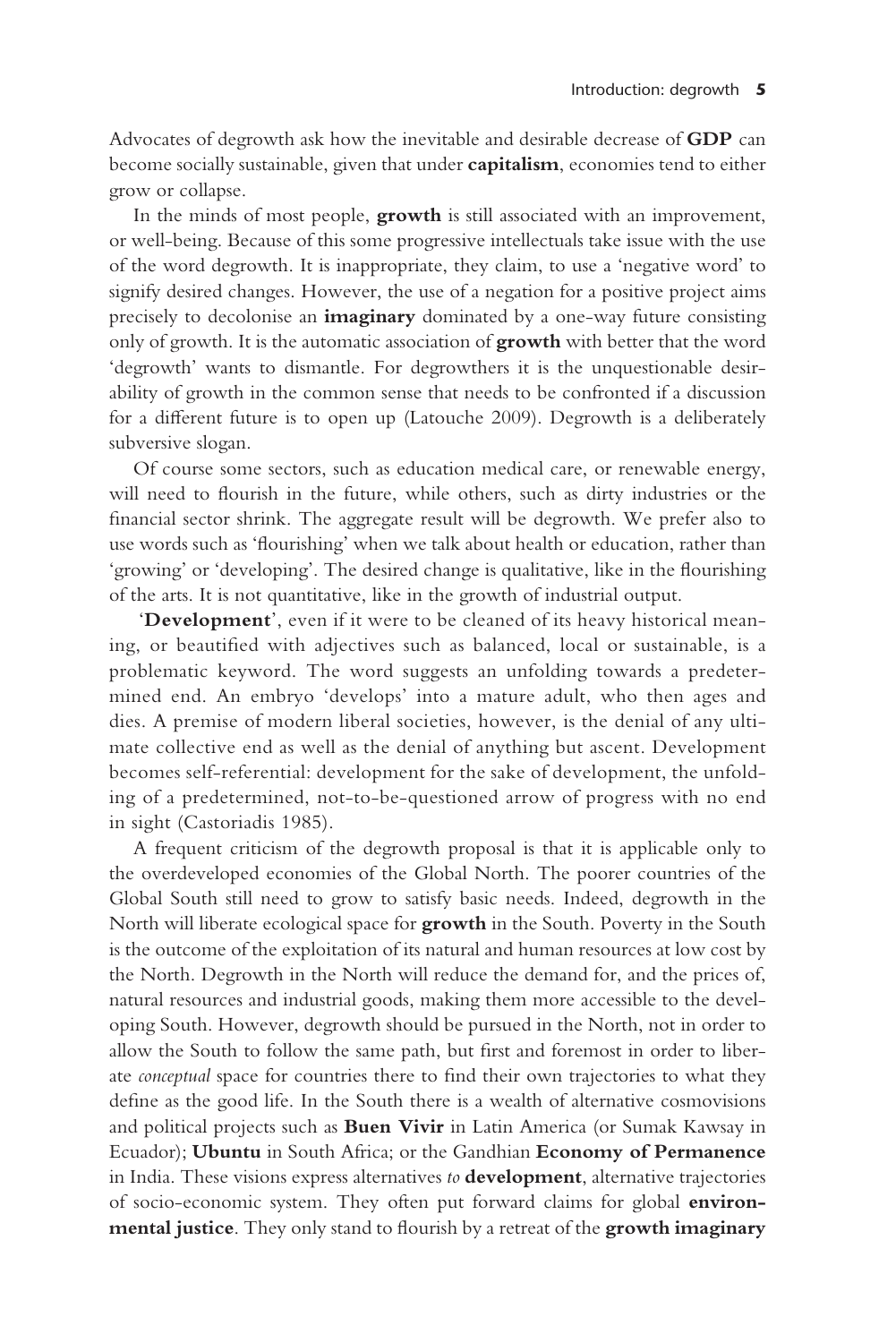in the Northern countries that have promoted it, if not forced it to the rest of the world.

#### **3. The panorama of degrowth**

In what follows, we organize the (old and new) degrowth literature into five themes: the limits of – and the limits to – growth; degrowth and autonomy; degrowth as repoliticization; degrowth and capitalism; and proposals for a degrowth transition.

#### *3.1 The limits of growth*

The foundational theses of degrowth are that **growth** is uneconomic and unjust, that it is ecologically unsustainable and that it will never be enough. Moreover, growth is likely to be coming to an end as it encounters external and internal limits.

Growth is uneconomic because, at least in developed economies, "illth" increases faster than wealth (Daly 1996). The costs of **growth** include bad psychological health, long working hours, congestion and pollution (Mishan 1967). **GDP** counts costs, such as the building of a prison or the clean-up of a river, as benefits<sup>3</sup>. As a result, **GDP** may still increase, but in most developed economies welfare indicators such as the Genuine Progress Index or the Index of Sustainable Economic Welfare have stagnated after the 1970s. Above a certain level of national income, it is equality and not growth that improves social well-being (Wilkinson and Pickett 2009).

Growth is unjust, first, because it is subsidized and sustained by invisible reproductive work in the household (see **Care**). **Feminist economics** has shown that this work is gendered, with women doing most of it. Second, growth is unjust because it benefits from an unequal exchange of resources between core and periphery among, and within, nations. The energy and materials that fuel **growth** are extracted from **commodity frontiers**, often in indigenous or underdeveloped territories that suffer the impacts of extraction. Waste and pollutants end up in marginalized territories, communities or neighbourhoods of lower class or of different colour or ethnicity than the majority of the population (see **environmental justice**). However, although **growth** is uneconomic and unjust, it may as well be sustained precisely because the benefits accrue to those who hold power and the costs are shifted to those who are marginalized.

**Commodification**, which is part and parcel of **growth**, is eroding sociality and mores. **Care**, hospitality, love, public duty, nature conservation, spiritual contemplation; traditionally, these relations or 'services' did not obey a logic of personal profit (see **anti-utilitarianism**). Nowadays they increasingly become objects of market exchange, valued and paid for in the formal **GDP** economy. Profit motivations crowd out moral or altruistic behaviours and social wellbeing diminishes as a result (Hirsch 1976).

Above a certain level, **growth** does not increase **happiness**. This is because once basic material needs are satisfied, extra incomes are devoted increasingly to positional goods (e.g. a house bigger than the neighbour's). Relative, and not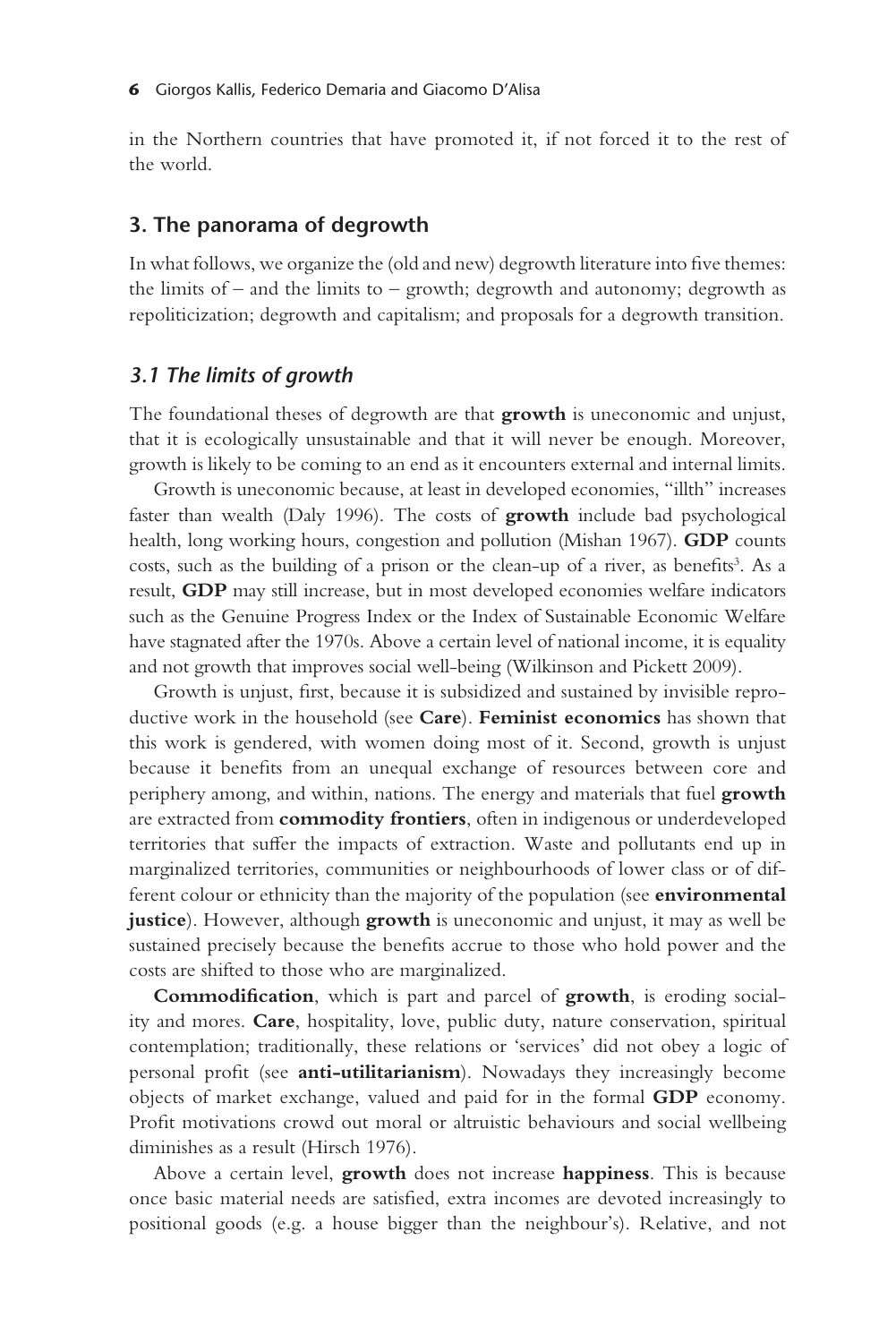absolute, wealth determines access to positional goods. Everyone wants **growth** in order to raise his or her position, but as everyone rises together, no one gets better. This is a zero-sum game. Worse, growth makes positional goods more expensive. These are the **social limits of growth**: growth can never satisfy positional competition; it can only make it worse. **Growth** therefore will never produce "enough" for everyone (Skidelsky and Skidelsky 2012).

**Growth** is also ecologically unsustainable. With continuous global **growth** most planet ecosystem boundaries will be surpassed. There is a strong and direct correlation between **GDP** and the carbon emissions that change the climate (Anderson and Bows, 2011). The economy could in theory be decarbonized with the advancement of cleaner or more efficient technologies, or by a structural shift to services. However with 2 to 3 per cent global growth per year, the degree of decarbonization required is next to impossible. Global carbon intensity (C/\$) by 2050 should be 20–130 times lower than today, when the reduction from 1980 to 2007 was just 23 per cent (Jackson 2008). To date, there are hardly any countries which can claim an absolute reduction in material use or carbon emissions while growing. When they do, this is because they outsourced dirty industrial activities to the developing world. Absolute reductions in energy and material use (see **dematerialization)** are unlikely to come through technological progress: the more technologically advanced and efficient an economy becomes, the more resources it consumes because resources get cheaper (see **Jevons' Paradox**). Service economies also are not materially light. Services have high **emergy** (embodied energy). Computers or the Internet embody lots of rare materials and energy, as well as knowledge and labour also 'produced' with energy and materials (Odum and Odum 2001).

**Growth** in the developed economies might be coming to an end. This might be due to diminishing marginal returns (Bonaiuti, 2014), the exhaustion of technological innovations (Gordon 2012) or limits in creating effective demand and investment outlets for capital accumulating at a compound interest rate (Harvey 2010). Natural resources also pose a limit to growth. Economic **growth** degrades highorder (low **entropy**) energy stocks, turning them into low-order (high **entropy**) heat and emissions. **Peak oil**, peaks in the extraction rates of essential stocks such as phosphorous, and climate change from carbon emissions, may already restrict **growth**. The new stocks that substitute oil are also exhaustible, such as shale gas, and often dirtier, such as coal or tar sands, accelerating climate change. Renewable energy from solar or wind flows is cleaner, but renewable sources yield lower energy surpluses (energy returns to energy investment – EROI), given the existing technology, compared to fossil fuels. A lot of conventional energy will have to be expended in the transition to renewables. A solar civilization can only support smaller economies, given the low EROI of renewable energies compared to fossil fuels. A transition to renewables will inevitably be a degrowth transition.

From a degrowth perspective, the current economic crisis is the result of systemic limits to growth. It is not a cyclical crisis or fault in the credit system. First, the crisis in the U.S. was triggered by the hike in oil prices; domestic trade suffered and workers' mobility from the suburbs became unaffordable, leading to the house foreclosures that precipitated the subprime mortgage crisis. Second, the fictitious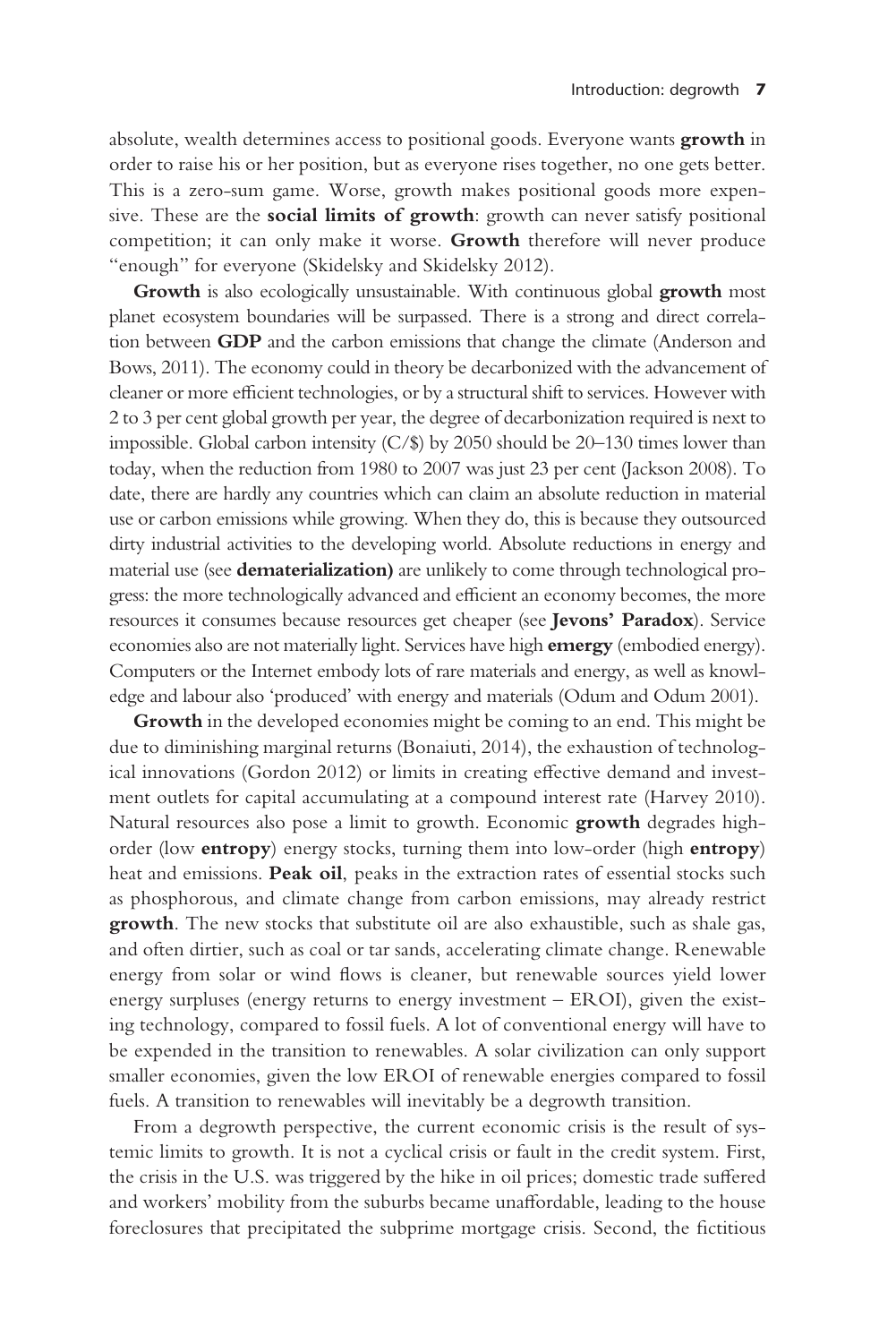(bubble) economy of finance and personal loans grew because there was no other source of growth and no other way to sustain demand from falling. Private and public **debt** sustained an otherwise unsustainable rate of **growth** (Kallis *et al.* 2009). Stagnation was delayed, but only temporarily.

## *3.2 Degrowth and autonomy*

The fact that there are limits and growth is coming to an end is not necessarily bad. For many degrowthers, degrowth is not an adaptation to inevitable limits, but a desirable project to be pursued for its own sake in the search for **autonomy**. **Autonomy** was a keyword for thinkers such as Illich, Gorz and Castoriadis, but it meant something slightly different to each. Illich (1973) meant freedom from large techno-infrastructures and the centralized bureaucratic institutions, public or private, that manage them. For Gorz (1982) **autonomy** is freedom from wagelabour. Autonomous is the sphere of non-paid work where individuals and collectives enjoy leisure and produce for their own use, instead of money. For Castoriadis (1987) instead, **autonomy** means the ability of a collective to decide its future in common, freed from external ('heteronomous') imperatives and givens, such as the law of God (religion), or the laws of the economy (economics).

Following Illich, degrowthers take issue with fossil fuels not only because of **peak oil** or climate change, but because a high use of energy supports complex technological systems. Complex systems call for specialized experts and bureaucracies to manage them. They unavoidably lead to non-egalitarian and undemocratic hierarchies. **Autonomy** instead requires **convivial** tools, i.e. tools which are understandable, manageable and controllable by their users. An **urban garden,** a bicycle or a Do-It-Yourself Adobe house are convivial and autonomous. A weedresistant GMO field, a high-speed train or an energy-efficient 'smart building' are not. Degrowthers are critical of such high-tech projects of ecological modernization and green growth not only because they might not turn out to be sustainable, but because they reduce **autonomy**. Projects that signify a degrowth **imaginary** – vacant lot gardening, pirate programming or bicycle repair shops – are convivial, they involve voluntary work and they are governed and shaped directly by their participants (see **nowtopians**).

Rather than *limits to* growth, the literature on **autonomy** emphasizes collective *self-limitations*. Limits, or rather self-limitations, are not invoked for the good of nature or to avoid an impeding **disaster**, but because living simply, and limiting our footprint upon the non-human world that we happen to live in, is how the good life is conceived. Not least, limits also liberate from the paralysis of unlimited choice. And only systems with limited scale can become genuinely egalitarian and democratic, as only they can be governed directly by their users. Limits are therefore 'a social choice . . . and not . . . an external imperative for environmental or other reasons' (Schneider *et al.* 2010, 513). Environmental or social bads and risks – climate change, **peak oil** or uneconomic growth - simply make the case for collective self-limitations stronger.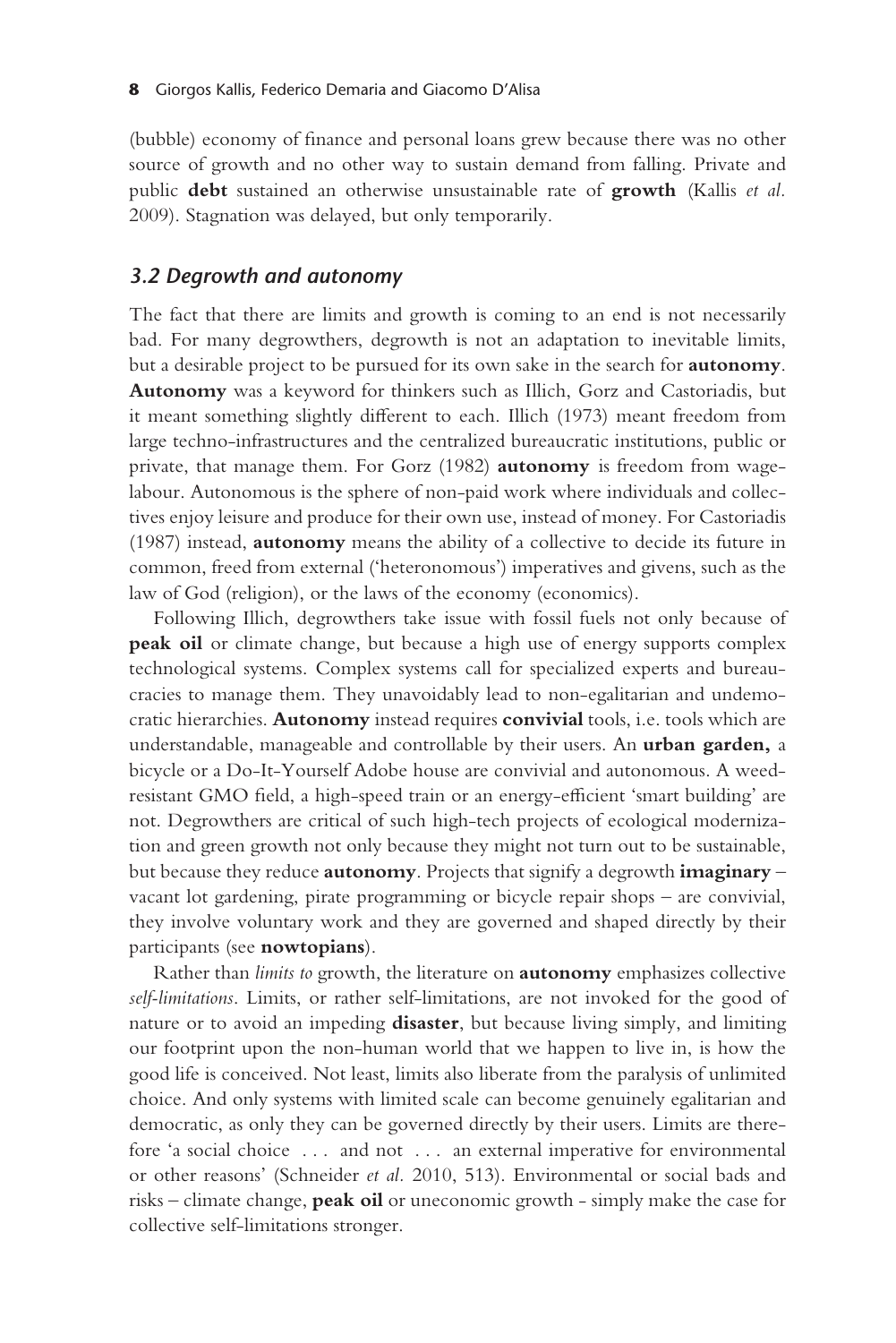It is not a coincidence that degrowthers are inspired by the **Neo-Malthusians** anarcho-feminists of Emma Goldman and not by Malthus. Goldman and her companions advocated conscious procreation not in the name of a population bomb but as part of a struggle against the exploitation by **capitalism** of female bodies to produce soldiers and cheap labour. The distinction here is subtle, but crucial. The **Neo-Malthusians** chose consciously to limit their reproduction as part of a project of social and political change. They did not do it for moral reasons, or because 'they had to'. They did not do it to avert a **disaster**. Their act was **political**. It was pre-figuring the world they wanted to produce and inhabit.

# *3.3 Degrowth as repoliticization*

Degrowth was thrown explicitly as a 'missile word' to *re-politicize* **environmentalism** and end the depoliticizing consensus on sustainable development (Ariès 2005). Sustainable development depoliticizes genuine political antagonisms about the kind of future one wants to inhabit; it renders environmental problems technical, promising win-win solutions and the (impossible) goal of perpetuating **development** without harming the environment. The ecological modernization promised by sustainable development evades the core contemporary dilemma, which according to Bruno Latour (1998) is whether 'to modernize or to ecologize'. Degrowth takes sides. Ecologizing society, degrowthers argue, is not about implementing an alternative, better, or greener **development**. It is about imagining and enacting alternative visions *to* modern **development**.

In relation, degrowth calls for the politicization of science and technology, against the increasing technocratization of politics. A neat distinction between science and politics is impossible to sustain when dealing with questions about the global economy or climate change, where 'wars of truth' are waged and values shape the knowledge claims that different actors stake. New models of democratized knowledge production are necessary. **Post-normal science** proposes the extension of the peer-review community that ensures the quality of scientific inputs into decision-making to include all those with a stake, including not least lay people. **Post-normal science** calls for a shift of decisions from 'communities of experts', like scientific committees and advisory councils, to decisions by 'expert communities' (D'Alisa *et al.* 2010).

The apolitical, technocratic discourse of sustainable development is a manifestation of a broader process of **depoliticization** of public debate in liberal democracies, whereby politics have been reduced to the search for technocratic solutions to pre-framed problems instead of a genuinely antagonistic struggle between alternative visions. **Political ecology** attributes this **depoliticization** to the rise of neo-liberalism and the Washington consensus. These subjugated sovereign political choice to the needs of unregulated capital and liberalised markets. Degrowth scholars agree, but trace the origins of **depoliticization** further back in time. Neo-liberal reforms were – and are – justified in the name of **growth,** itself justified in terms of **development**. This **development** consensus, which spans across the left and right political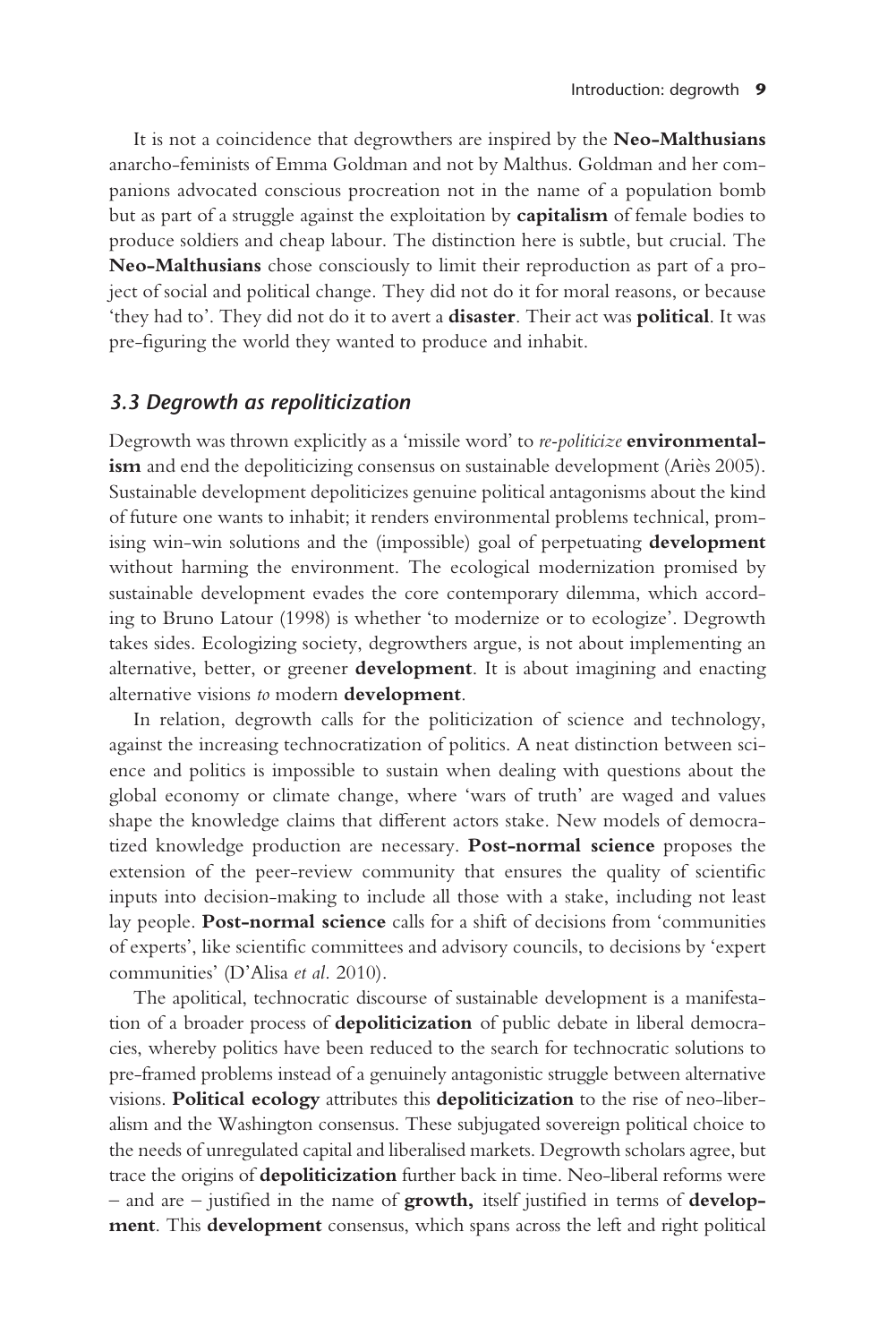spectrum, and even across the Iron Curtain, evacuated **the political** before neoliberalism: socialist economies ended up resembling state capitalism, because they remained trapped in the pursuit of **growth** and **development**.

A distinguishing feature of modern, capitalist and socialist economies has been the (institutionalized) investment of a significant part of the social surplus into new production. The consequence of this is the disavowal of what was the exercise *par excellence* of political sovereignty in older civilizations: the decision for the destination of surplus (see theory of **dépense**). In older civilizations, often surplus was dedicated to 'wasteful' expenditures that did not serve a utilitarian purpose (see **anti-utilitarianism**). Expenditures in pyramids, churches, festivals, celebratory fires or **potlatch** were pursued because *they were* what 'the good life' was for these civilizations, not because they contributed to production or growth. In modern industrial civilization, such acts of wasteful **dépense** have been commodified and individualized. In modernity, the meaning of life is to be found by each individual alone. The premise is that each individual has the right to mobilize all resources necessary for this pursuit. At the societal level this translates into a non-negotiable demand for **growth**: only with growth can the demands of all not-to-be-limited individuals be satisfied. However, as individuals search elusively for sense on their own, the genuinely 'political' sphere, where sense could be constructed socially through collective acts of **dépense**, is evacuated and subordinated to the imperative of **growth**.

# *3.4 Degrowth and capitalism*

As the late Eric Hobsbawm (2011: 12) put it very late in his long life, 'there is a patent conflict between the need to reverse or at least to control the impact of our economy on the biosphere and the imperatives of a capitalist market: maximum growth in search for profit'. Two premises underlie this statement. The first was defended in Section 3.1: economic **growth** unavoidably increases throughput and negatively impacts the biosphere (against the argument of proponents of green growth or green capitalism that it is possible to both grow and reduce environmental impact). The second is that growth is an imperative under capitalism.

*In theory*, capitalism could survive without growth. Indeed, capitalist economies pass involuntary through periods of little, zero or negative growth. However, these have to be temporary periods. Indeed, under **capitalism** the lack of **growth** leads to an increase in the rate of workforce exploitation, if the rate of profit is to be sustained (Blauwhof 2012; Harvey 2010). But, intensifying exploitation cannot be sustained for too long without violence and counter-violence. Lack of growth therefore destabilizes **capitalism** and liberal democracy. A historical example is the rise of fascism after the Great Depression, or of communism in Russia before, political projects that aspired to change or end capitalism. **Growth** avoids redistributive conflict and sustains **capitalism** politically. It is in this concrete sense that **growth** is imperative for capitalism, not in the abstract.

History suggests that is highly unlikely that nations with capitalist economies would *voluntary* choose not to grow. *In theory*, however, one could imagine a scenario under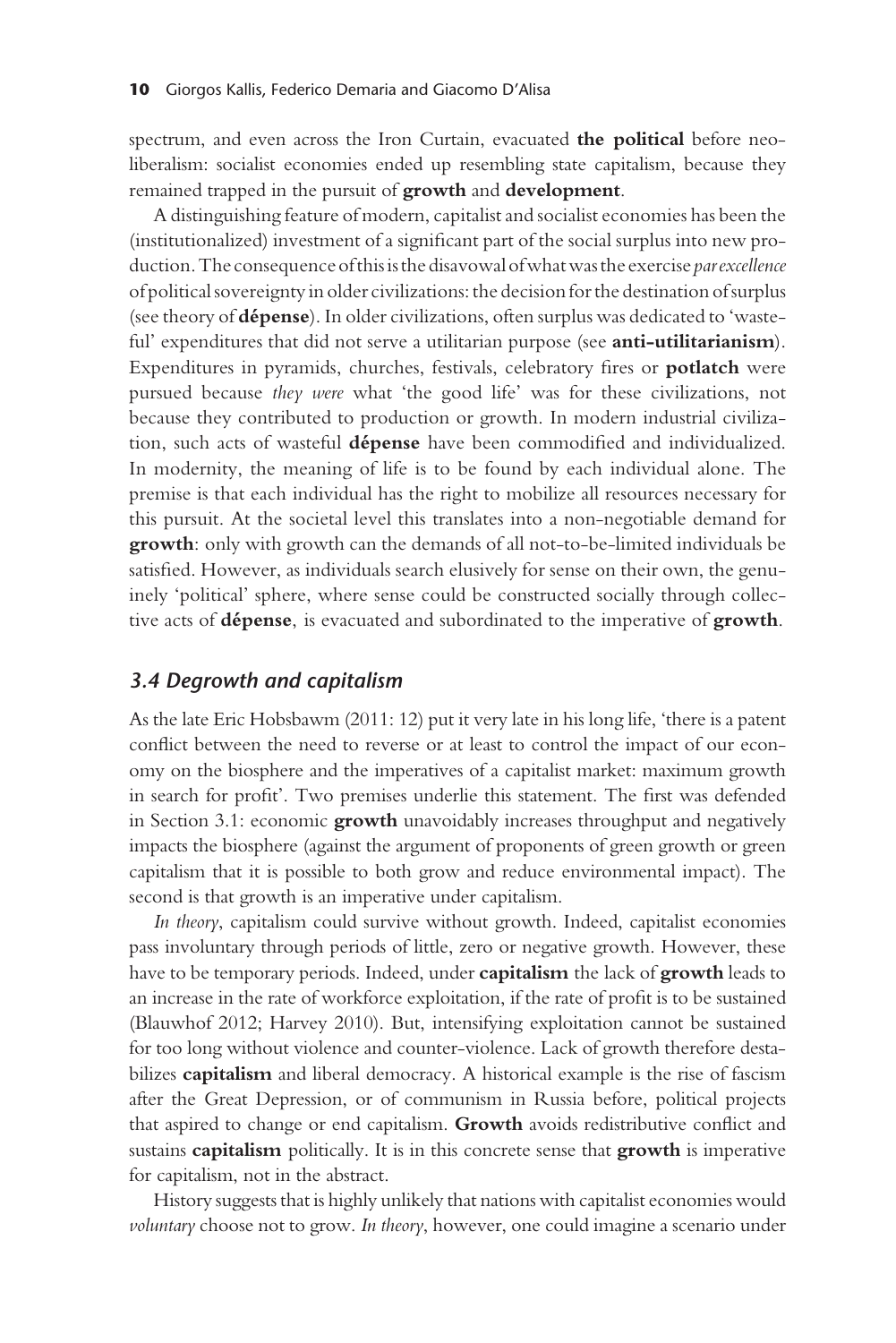which political forces come democratically in power and enforce resource caps and social minima (e.g. a **job guarantee** for the unemployed), restricting the operation of **capitalism** within environmental and social limits (Lawn, 2005). However for this to happen a radical redistribution of political power would be necessary. Caps, new taxes or income/job security programs harm economically powerful interests with privileged access to governments. Blauwhof (2012) argues that nothing short of a revolution will bring about these institutional reforms. Would a system with such dramatic political and institutional changes be still capitalist? Jackson (2009) responds that it could still be capitalism, but a very different one; he declares his disinterest to semantic debates about the name of the system in a prosperous future without growth. But as Skidelsky and Skidelsky (2012: 6) put it, the end of **growth** 'challenges us to imagine what life after **capitalism** might look like; for an economic system in which capital no longer accumulates is no longer **capitalism**, whatever one might want to call it'.

Degrowth of course is not only about reduced throughput. It is about imagining and constructing a different society – a society that manages to convince itself that it has enough and that it no longer has to accumulate. **Capitalism** is an ensemble of institutions – private property, the corporation, wage labour and private credit and money at an interest rate – whose end result is a dynamic of profit in search of more profit ('accumulation'). The alternatives, projects and policies that signify a degrowth imaginary are essentially non-capitalist: they diminish the importance of core capitalist institutions of property, money etc, replacing them with institutions imbued with different values and logics. Degrowth therefore signifies a transition beyond capitalism.

# *3.5 The degrowth transition*

A degrowth transition is not a sustained trajectory of descent, but a transition to convivial societies who live simply, in common and with less. There are several ideas about the practices and institutions that can facilitate such a transition and the processes that can bring them together and allow them to flourish.

#### *Grassroots economic practices*

**Eco-communities,** online communities (see **digital commons**), communities of **back-to-the-landers**, **cooperatives, urban gardens, community currencies,** time banks, barter markets, associations of child or health **care**. In the context of the crisis and as conventional institutions fail to secure the basic needs of people, there is a spontaneous proliferation of new non-capitalist practices and institutions, in places like Argentina, Greece, or Catalonia (Conill *et al* 2012).

These grassroots practices share five features. First, there is a shift from production for exchange to production for use. Second, there is a substitution of wage labour with voluntary activity, meaning a decommodification and de-professionalization of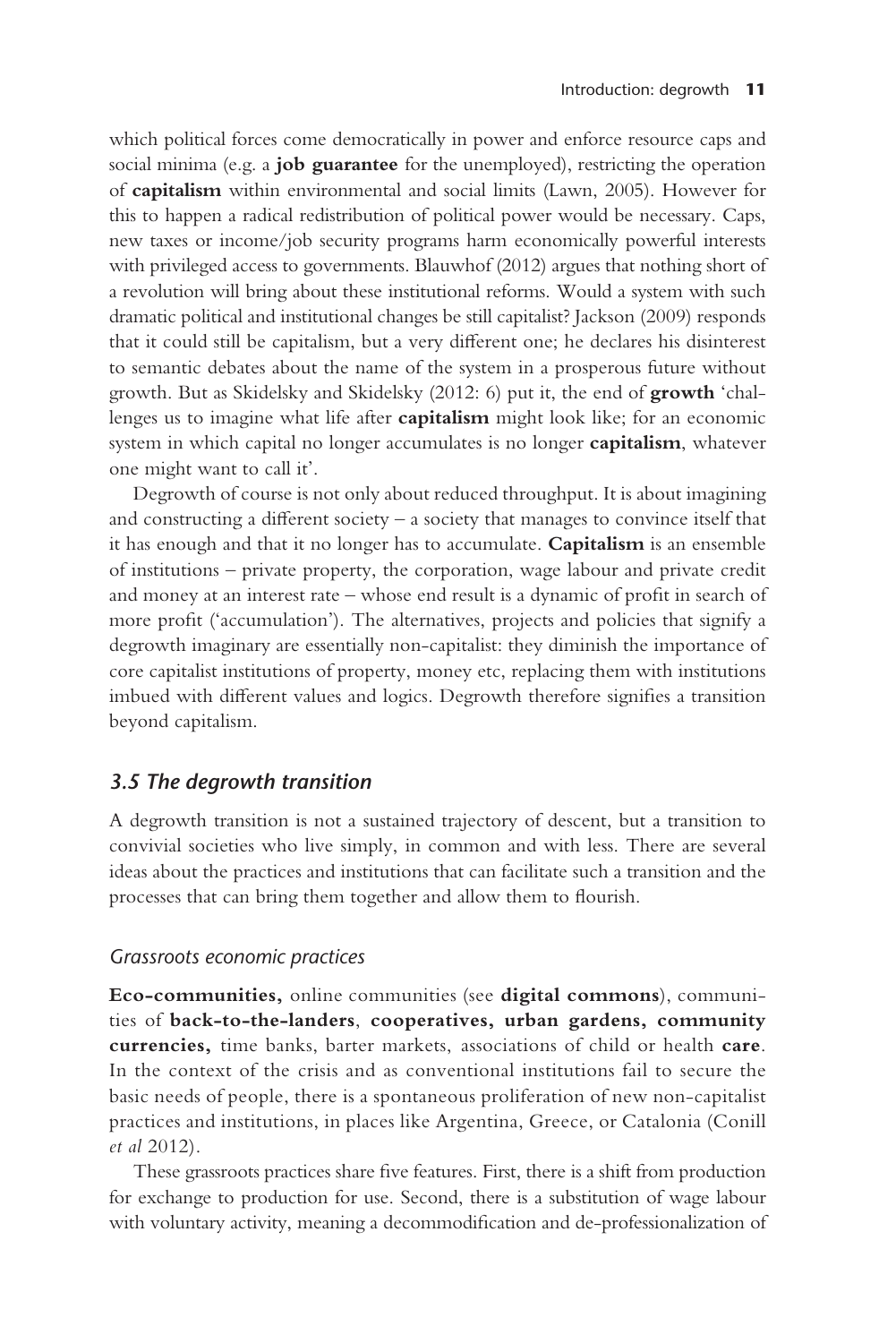labour. Third, they follow a logic whereby the circulation of goods is set in motion, at least partly by an exchange of reciprocal 'gifts' rather than in search of profit (see **anti-utilitarianism**). Fourth, unlike capitalist enterprise, they do not have a built-in dynamic to accumulate and expand. Fifth, they are outcomes of processes of 'commoning'; connections and relations between participants carry an intrinsic value in and for themselves. These practices are non-capitalist: they diminish the role of private property and wage labour. They are new forms of **commons**.

They are also examples of degrowth in a more restricted sense. They have less carbon content and material throughput when compared to the State or market systems offering the same services. True, per unit of product they might be more inefficient due to a lower degree of specialization and division of labour. An alternative organic food network, for example, might require more workers per unit of product than an agri-business (though also less fertilizers, pesticides and fossil fuels). This is not necessarily bad as far as unemployment is concerned. Decentralized cooperative systems of water or energy production might provide less water or energy output per unit of labour and resource input. However, they are likely to be more environmentally benign precisely because their unproductiveness limits their scale (an inverse **Jevons'** effect): less efficient per unit, smaller as a whole.

Alternative practices of commoning are a source of innovation for renewing public services, averting their privatization. Cooperative health or school systems need not replace public health or education. The otherwise escalating costs of public education and health can be reduced by involving parents in the education of the children, or by developing neighbourhood networks of doctors and patients offering preventive health checks and basic first aid. Preventative health care based on intimate knowledge of the patient is much cheaper than high-tech diagnoses and treatments (these can be reserved for special cases). User-involvement is generally cheaper and more democratic than the expensive outsourcing of public services to private, for-profit providers. Degrowth therefore can bring an improvement, not a deterioration, of public services.

#### *Welfare institutions without growth*

In the absence of growth, unemployment increases. In a degrowth transition, new welfare institutions will be needed to decouple paid employment from growth, or else decouple well-being from paid employment. An example of the first is the **job guarantee** scheme, which proposes to make the State an employer of last resort reducing *de facto* unemployment to zero. Another example is the proposal for an unconditional **basic income** granted to all citizens, financed by progressive taxation on wages and profits (while taxation for high incomes can set a **maximum income**) and taxes on consumption. This can secure a basic level of subsistence and security for all without access to paid work. **Worksharing**, i.e. a redistribution of work between the employed and the unemployed via a reduction of working hours in the paid sector, can also reduce unemployment, and redistribute wealth, if hours are reduced without loss of income.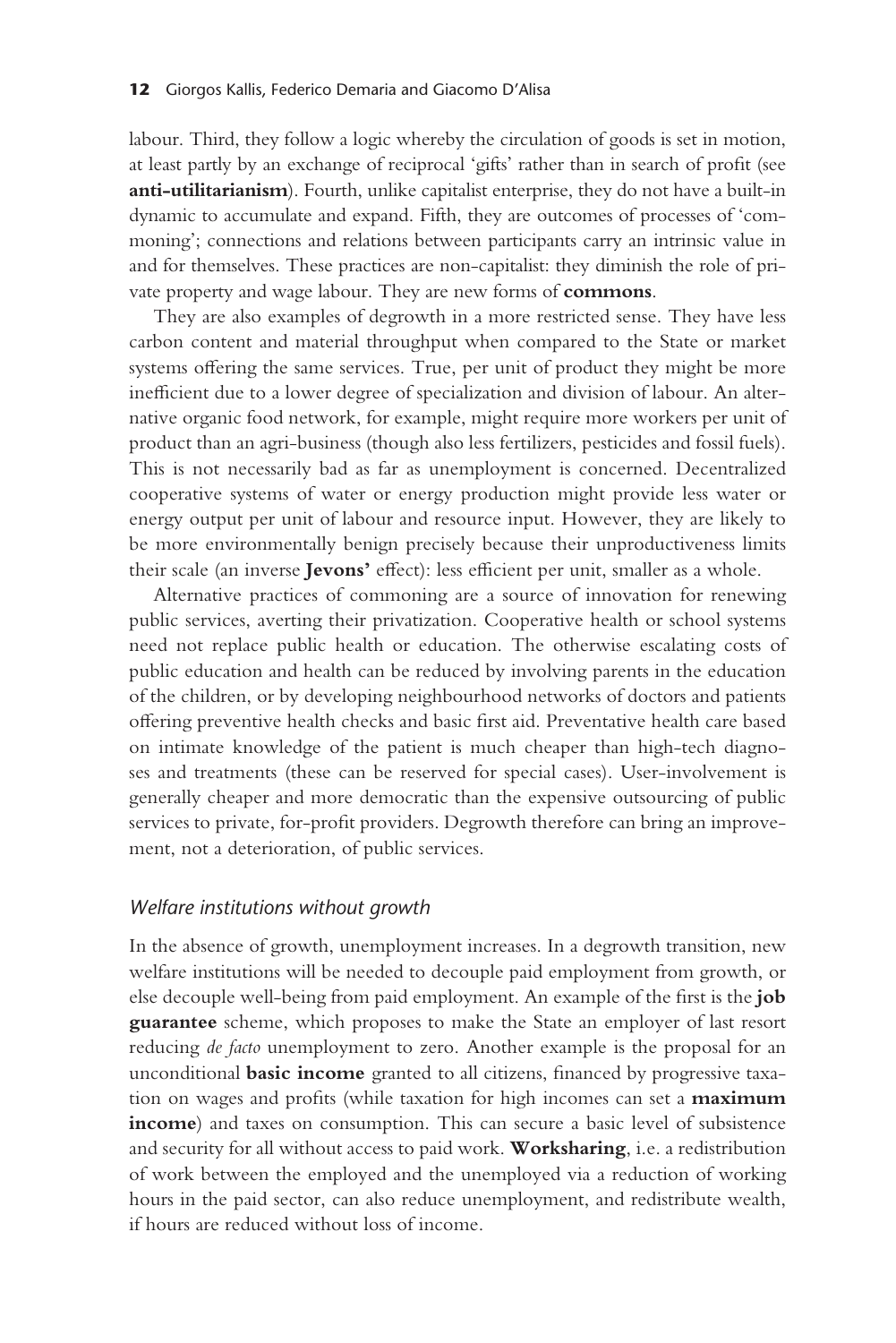The autonomous sphere voluntary and convivial activity stands to expand if a basic income secures the satisfaction of basic needs or if **worksharing** liberates time from paid work. A **job guarantee** can finance activities in the autonomous sphere, such as **care** and education services, work in urban food gardens, **cooperatives** or free software production. New welfare institutions and grassroots economic practices are therefore complementary.

**Care**, education, health or environmental restoration services have high social value and provide meaningful employment; they can form the backbone of a **new economy,** prosperous without growth. Such an economy will face less of an unemployment problem, since it will be a labour-intensive economy.

#### *Money and credit institutions*

**Community currencies**, time banks and local exchange trading systems can contribute to downscaling and relocalizing economic activity, constraining circulation within a community. **Community currencies** have served as complements in periods of crisis, allowing continued access to vital services by people who were otherwise left out of the market economy. State money, however, remains the most important locus of intervention in a degrowth transition: first, because taxes, a large part of total circulation, are paid in it; and second, because **community currencies** cannot satisfy the requirements for inter-communal and international trade, which is inevitable in complex economies such as ours.

A transitional degrowth proposal is for the State to take back the control of the creation of new of money from private banks (**public money**). Private banks in effect create new money by issuing loans. While private banks can only issue money as debt through loans, the state could also issue money free of debt to meet public needs. For example, States could issue money to finance a **basic income** or a **job guarantee** or to subsidise **cooperatives**, **care** services, environmental conservation or renewable energy. **Public money** would improve public finances, as states would reclaim seigniorage (the difference between the nominal value of money and the cost of producing it), and as they will no longer borrow from private banks to finance public expenditures.

Money issued as debt creates a growth dynamic. Debts are repaid with an interest, and interest calls for **growth**. Economies cannot be expected to continue growing at the rate necessary to pay a **debt** itself accumulated in the past to sustain a fictitious **growth** (Kallis *et al.* 2009). Debt is a social relation. History is full of examples of societies that excused debts and started afresh. Western societies have maintained a materially affluent lifestyle by shifting promises of payment to the future. A debt jubilee will inevitably cause a decline in the living standards of small creditors and savers. From a degrowth perspective, the goal is not how to re-launch growth and pay off debts, but how to distribute fairly the costs of a jubilee adjustment. Citizen-run **debt audits** are essential for determining which debts are legitimate and which are not. It may be legitimate, for example, to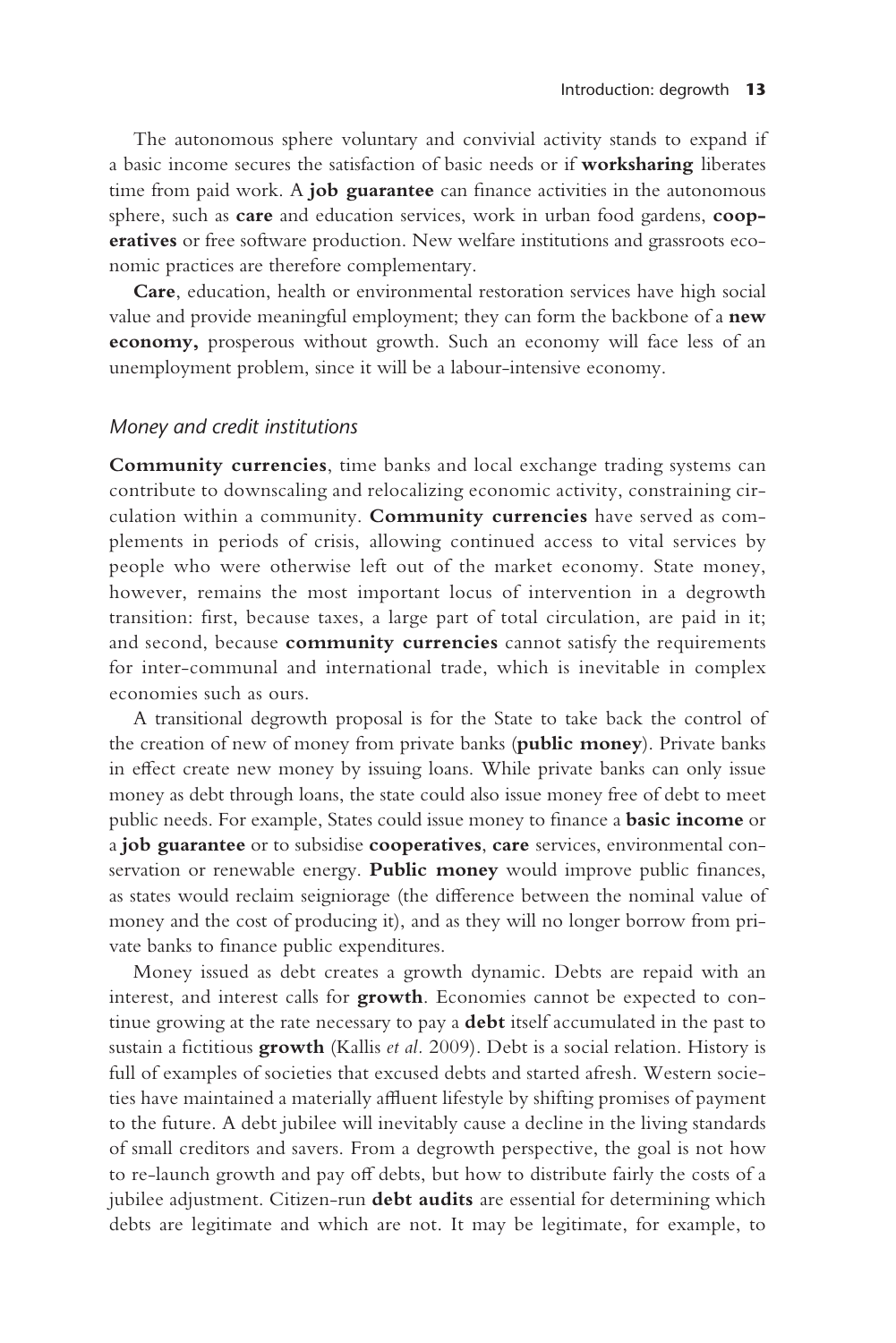excuse the debts of those whose basic standard of living is threatened, but not pay back debts to those who lent for high profit.

#### *The politics of a degrowth transition*

There is no agreement in the degrowth literature about the politics and the political strategies through which alternative institutions, imbued with the values of degrowth, could come to replace the current institutions of **capitalism**. Preferred strategies and political subjects range from non-wage labour **nowtopians**, who share a quasi-class experience of autonomous living and producing, to existing social movements, political parties, or even **Unions**. If there is a consensus in the degrowth community, this is that a transition can only be the outcome of multiple strategies and multiple actors; a movement of movements changing both everyday practices and state institutions (Demaria *et al.* 2013).

D'Alisa *et al.* (2013) classify degrowth strategies and actors into civil and 'uncivil', uncivil defined as those who refuse to be 'governmentalized'. Organized **disobedience** features in the repertoire of degrowth activists. This spans from the occupation of abandoned houses ('squats') to sit-ins against mega-projects and coal plants. This could include land occupations by unemployed landless or poor peasants. Financial **disobedience** includes acts such as that of Enric Duran, a prominent degrowth activist in Barcelona who 'expropriated' 492,000 Euros via loans from 39 banks just before the crisis in 2008, to denounce the speculative credit system dedicating the money to alternative projects.

Latouche (2009) instead sees change coming mainly through parliamentary politics and grassroots action. He posits degrowth as an agenda for parties of the Left, though he is against a 'degrowth party' as such. Others put more faith in social movements such as the **Indignados (Occupy)** to change the parliamentary system into a more direct form of democracy, such as that signified by the assemblies in the occupied squares. And yet others emphasize the transformative potential of non-capitalist grassroots economic practices of education, **care**, food provision, living and producing which are deemed **political**, even if they don't take place in the traditional arenas associated with politics, such as political parties, elections or parliaments. They are **political** because they challenge and develop concrete alternatives to the dominant institutions of **capitalism**, and which can universalised. Interestingly, the practices of the **Indignados (Occupy)** movement – sit-ins, square orchards, communal kitchens, barter exchanges – prefigure the values expressed by alternative projects; the movement may be the incipient political expression of the **nowtopians**.

A hypothesis is that systemic change in the direction of degrowth will follow a similar dynamic with other systemic changes in the past. Capitalism emerged out of feudalism, as connections were forged, first between new economic practices (firms, corporations, trade contracts, banks, investments), and then with institutions that emerged through social struggles to support these practices (abolition of monarchies and feudal privileges, enclosure of the commons, liberal democracy, laws protecting private property). The grassroots practices and the welfare and monetary institutions reviewed in this section might be the seeds of a new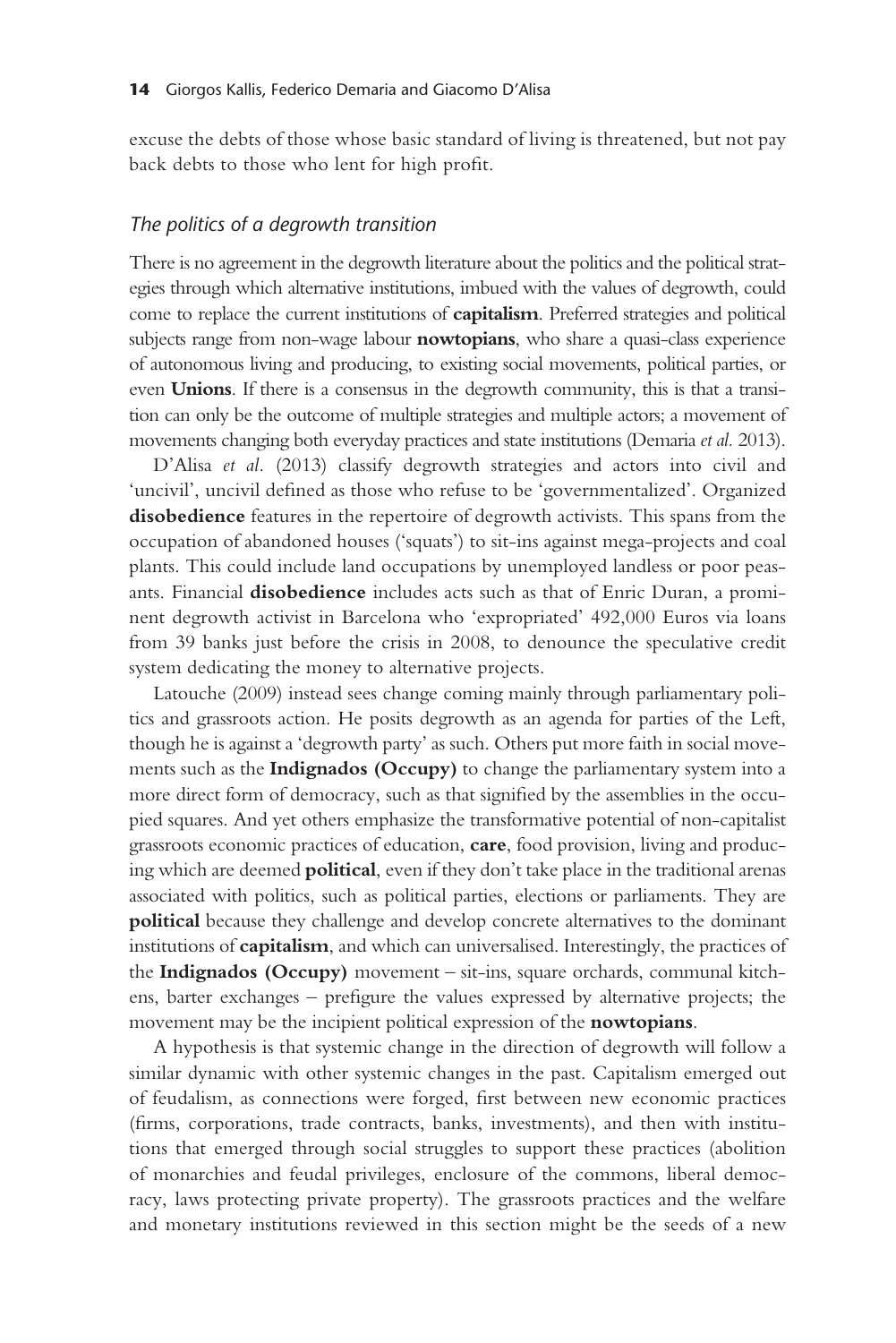transformation emerging from within the system, in the latest crisis of **capitalism** and as the period of **growth** and expansion comes to an end.

### **4. The future of degrowth**

The future of degrowth is open. Research is still necessary to support foundational degrowth claims, claims that are firmly established *within* the degrowth community, providing its shared premises although they are far from being accepted by academia and society at large. Such claims include: the impossibility of dematerialization through technological advance and the inevitability of disastrous climate change if **growth** is to continue; the entry of developed economies into a period of systemic stagnation, partly due to resource limits; or the hypothesis that an abandonment of **growth** will revive politics and nourish democracy, rather than animate catastrophic passions. More research can help us understand how people and nations adapt to the lack of growth, why some grassroots practices succeed while others collapse or get incorporated into the mainstream, or how, and under what conditions, new welfare institutions will produce the outcomes their advocates claim they will.

The political question concerns the social dynamic, the actors, the alliances and the processes that will create a degrowth transition. This question is not just intellectual. Social change is a process of creation, impossible to predict in advance. What academic studies of degrowth can offer are arguments and narratives to animate the politics of transition. The ideas outlined in this entry have already done that. However if degrowth is to remain a concept that is alive and does not stale, there is no reason for these to remain the only narratives. We can use the 'raw material' of the degrowth vocabulary, and constantly create new imaginaries and arguments that escape false dilemmas such as 'austerity versus spending'. This is what we attempt in the last chapter of this book where we frame a new thesis, grounding degrowth in **dépense**.

#### **Notes**

- 1 In this entry we leave the original titles in French, not only for reasons of language pluralism or practicality but also because many of the words involved sound more inspiring in French!
- 2 In the original translation of the text *Ecologie et liberté* (1977) to English in 1980, the misleading term 'inversion of growth' was used to translate *décroissance*. We replace it here with 'degrowth'.
- 3 In this chapter, when we do not provide references for the statements we make, this means that the support for the argument can be found in the relevant entry (identified in bold).

# **References**

- Amar, A. (1973) 'La croissance et le problème moral'. *Cahiers de la Nef*, *« Les objecteurs de croissance »*, 52: 133.
- Anderson, K. and Bows, A. (2011) 'Beyond "dangerous" climate change: Emission scenarios for a new world'. *Philosophical Transitions of the Royal Society*, 369: 2–44.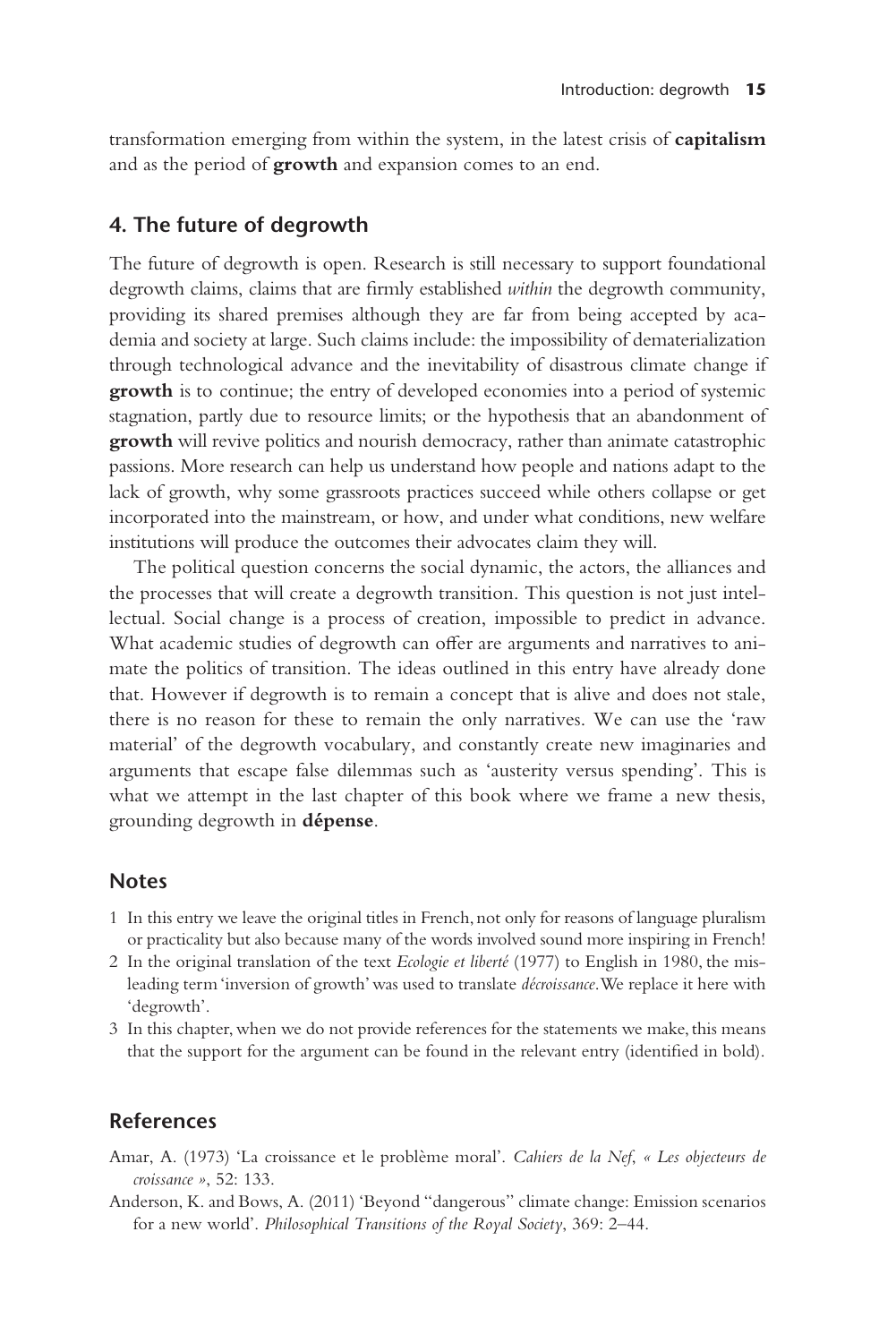Ariès, P. (2005) *Décroissance ou Barbarie*, Lyon: Golias.

- Blauwhof, F. B. (2012) 'Overcoming Accumulation: Is a Capitalist Steady-State Economy Possible?' *Ecological Economics*, 84: 254–61.
- Bonaiuti, M. (2014) *The Great Transition*, London: Routledge.
- Castoriadis, C. (1985) 'Reflections on "Rationality" and "Development"', *Thesis*, 10/11, 18–35.
- Castoriadis, C. (1987) *The Imaginary Institution of Society*, Cambridge: Polity Press.
- Cattaneo, C., D'Alisa, G., Kallis, G. and Zografos, C. (eds) (2012) 'Degrowth Futures and Democracy', Special Issue, *Futures*, 44 (6): 515–23.
- Conill, J., Cardenas, A., Castells, M., Hlebik, S. and Servon, L. (2012) *Otra vida es posible: prácticas alternativas durante la crisis*, Barcelona: Ediciones UOC Press.
- D'Alisa, G., Burgalassi, D., Healy, H. and Walter, M. (2010) 'Conflict in Campania: Waste Emergency or Crisis of Democracy', *Ecological Economics*, 70: 239–49.
- D'Alisa, G., Demaria, F. and Cattaneo, C. (2013) 'Civil and Uncivil Actors for a Degrowth Society', *Journal of Civil Society*, 9 (2): 212–24.
- Daly, H. (1996) *Beyond Growth: The Economics of Sustainable Development*, Boston: Beacon Press.
- Demaria, F., Schneider, F., Sekulova, F. and Martinez-Alier, J. (2013) 'What is Degrowth? From an Activist Slogan to a Social Movement', *Environmental Values*, 22 (2): 191–215.
- Georgescu-Roegen, N. (1971) *The Entropy Law and the Economic Process*, Cambridge: Harvard University Press.
- Gordon, R. J. (2012) 'Is U.S. Economic Growth Over? Faltering Innovation Confronts the Six Headwinds', *The National Bureau of Economic Research Working Paper* No. 18315.
- Gorz, A., (1980) *Ecology as Politics*, Montréal: Black Rosa Books. First published in 1977 as *Écologie et liberté*, Paris: Galilée.
- Gorz, A. (1982) *Farewell to the Working Class: An Essay on Post-Industrial Socialism*, London: Pluto Press.
- Gorz, A. (M. Bosquet) (1972) *Nouvel Observateur*, Paris, 397, 19 June. Proceedings from a public debate organized in Paris by the *Club du Nouvel Observateur.*
- Grinevald, J. (1974) *L'économiste Georgescu-Roegen: intégrer l'économie dans la problématique énergétique et écologique*, Geneva: Uni information, Service de presse et d'information de l'Université de Genève.
- Grinevald, J. and Rens, I. (1979) *Demain la décroissance: entropie-écologie-économie*, Lausanne: Pierre-Marcel Favre.
- Harvey, D. (2010) *The Enigma of Capital*, London: Profile Books.
- Hirsch, F. (1976) *Social Limits to Growth*, Cambridge: Harvard University Press.
- Hobsbawm, E. (2011) *How To Change The World: Tales of Marx and Marxism*, London: Little, Brown.
- Illich, I. (1973) *Tools for Conviviality*, New York: Harper & Row.
- Jackson, T. (2009) *Prosperity without Growth*, London: Earthscan.
- Kallis, G., Martinez-Alier, J. and Norgaard, R. B. (2009) 'Paper Assets, Real Debts: An Ecological-Economic Exploration of the Global Economic Crisis', *Critical Perspectives on International Business*, 5 (1/2): 14–25.
- Kallis, G., Schneider, F. and Martinez-Alier, J. (eds.) (2010) 'Growth, Recession or Degrowth for Sustainability and Equity?', Special Issue, *Journal of Cleaner Production*, 6 (18): 511–606.
- Kallis, G, Kerschner, C. and Martinez-Alier, J. (eds) (2012) 'The Economics of Degrowth', *Ecological Economics*, 84: 172–80.
- Kallis, G., Kalush, M., O'Flynn, M., Rossiter, J. and Ashford, N. (2013) '"Friday off": Reducing Working Hours in Europe', *Sustainability*, 5 (4): 1, 545–67.